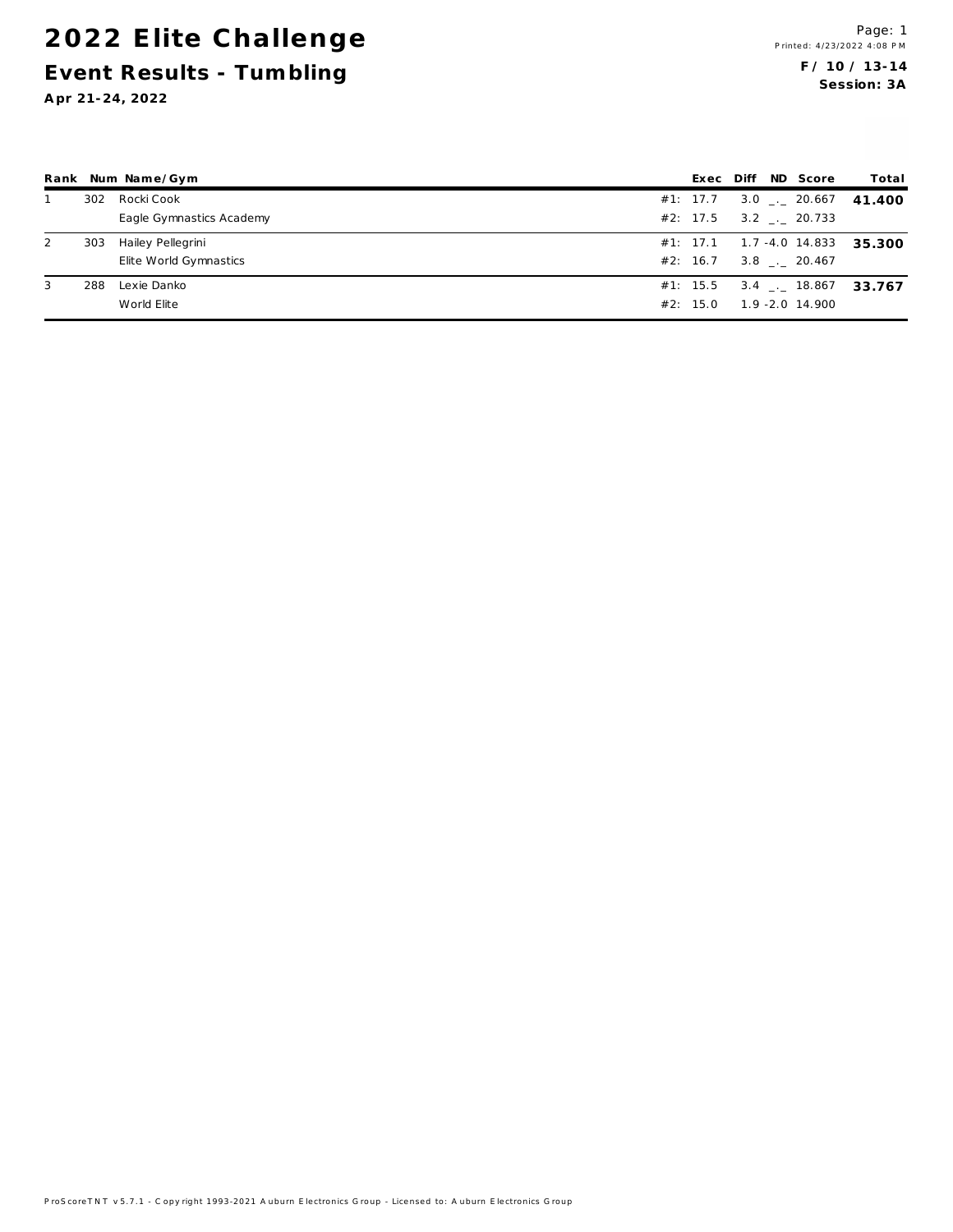## 2022 Elite Challenge Event Results - Tumbling

Apr 21-24, 2022

|   |     | Rank Num Name/Gym                      |          |  | Exec Diff ND Score     | Total  |
|---|-----|----------------------------------------|----------|--|------------------------|--------|
|   | 102 | Kalyana Dickson                        | #1: 17.9 |  | $3.1$ $_{-1}$ 20.967   | 42.334 |
|   |     | Eagle Gymnastics Academy               | #2: 18.1 |  | $3.3$ . 21.367         |        |
| 2 | 299 | Diamond Hill                           | #1: 17.5 |  | $3.4$ $-.$ 20.867      | 41.534 |
|   |     | Oklahoma Extreme Tumbling & Trampoline | #2: 17.5 |  | $3.2$ $_{\sim}$ 20.667 |        |
| 3 | 106 | Ty-LA Morris                           | #1: 16.3 |  | 3.8 - 0.2 19.933       | 40.266 |
|   |     | CAVU Trampoline                        | #2: 16.3 |  | 4.0 $\_\cdot$ 20.333   |        |
| 4 | 301 | Katie Brown                            | #1: 17.7 |  | $3.2$ $-.20.933$       | 37.000 |
|   |     | Wasatch T&T                            | #2: 16.9 |  | $1.2 - 2.0$ 16.067     |        |

ProScoreTNT v 5.7.1 - C opyright 1993-2021 A uburn Electronics Group - Licensed to: A uburn Electronics Group